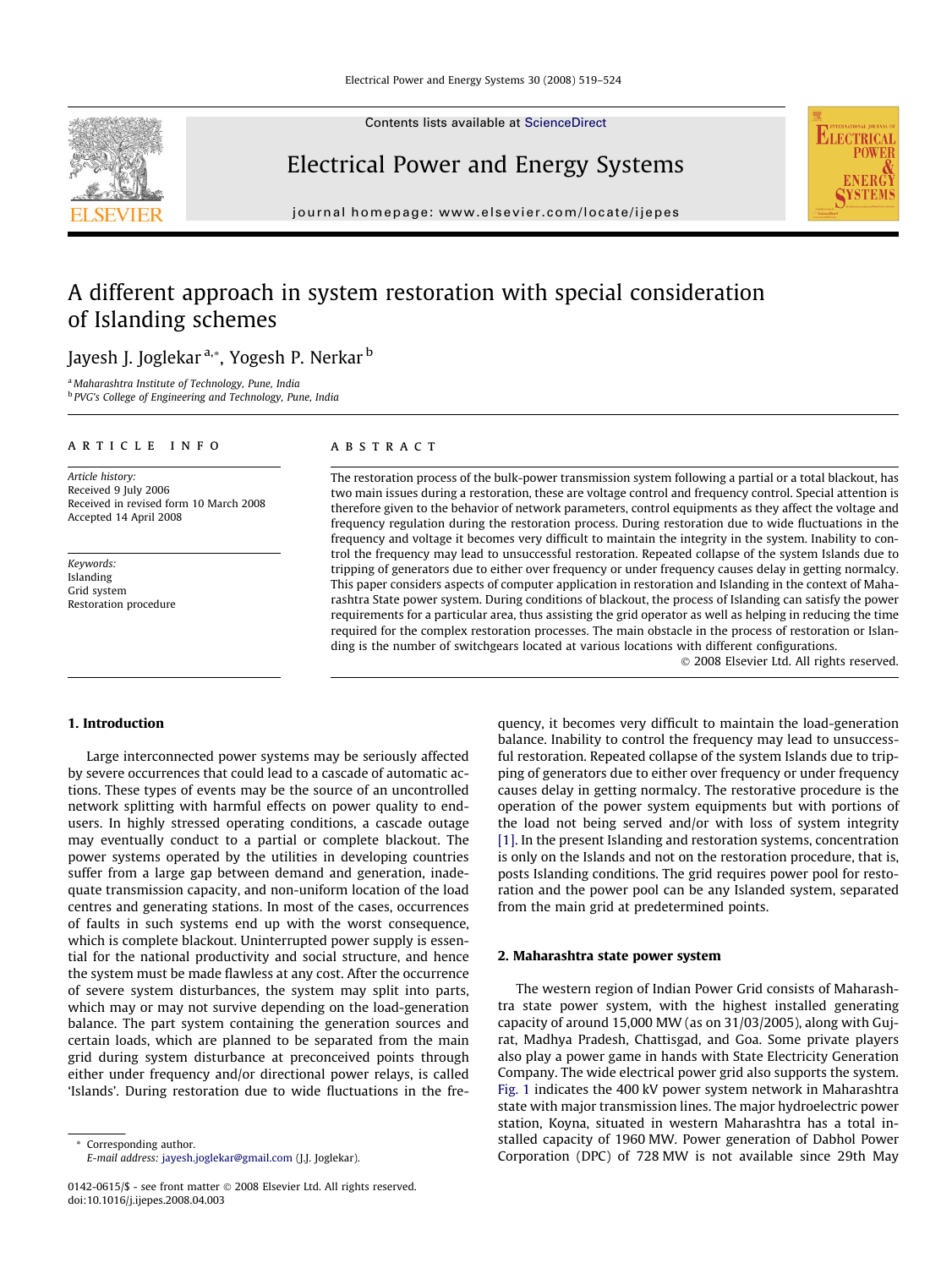<span id="page-1-0"></span>

Fig. 1. Maharashtra State power system network.

2001. The major generating stations are located in eastern Maharashtra, i.e. at Koradi (1080 MW), Chandrapur (2340 MW), Khaparkheda (840 MW) and Bhusawal (478 MW). The load centres are mainly around Mumbai and Pune regions situated in western Maharashtra. The distance between generating station and major load centres is of the order of 800–900 circuit kilometres. For evacuating power from eastern Maharashtra to western Maharashtra there are ±500 kV HVDC bipolar line, five 400 kV lines and associated 220/132 kV networks in the state. The western part of the state excluding the small area near Mumbai is monitored from SLDC (State Load Dispatch Centre) at Kalwa. The eastern part comprising Vidarbh, Khandesh and Marathwada region is monitored by ALDC (Area Load Dispatch Centre) at Ambazari near Nagpur. Both the Load Dispatch Centres are equipped with a R-30 computer system. This system provides the Supervisory Control and Data Acquisition System (SCADA) functions. SLDC at Kalwa and ALDC at Ambazari are equipped with time synchronization using G.P.S. signals. The major power generating stations in the state are directly connected with the other parts of the state with 400 kV transmission line, which is an added advantage for the above system. But the power system is divided into two regions: one with a higher generating capacity but less load consumers that is, the eastern



Fig. 2. Maharashtra State power system splitting.